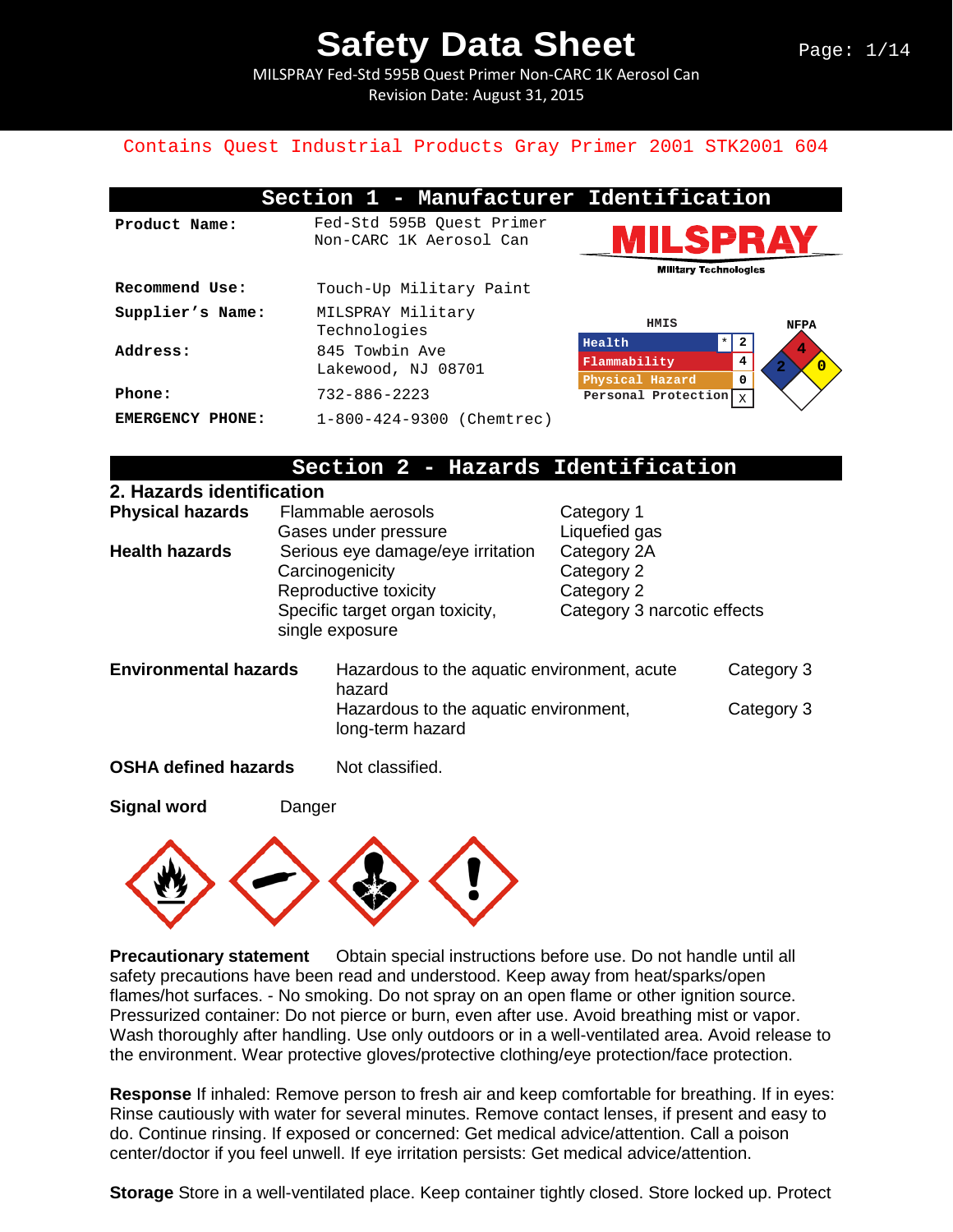MILSPRAY Fed-Std 595B Quest Primer Non-CARC 1K Aerosol Can Revision Date: August 31, 2015

from sunlight. Store in a well-ventilated place. Protect from sunlight. Do not expose to temperatures exceeding 50°C/122°F.

**Disposal** Dispose of contents/container in accordance with local/regional/national/international regulations.

Hazard(s) not otherwise None known. **classified (HNOC)** 

**Supplemental information** 70.48% of the mixture consists of component(s) of unknown acute hazards to the aquatic

environment. 70.48% of the mixture consists of component(s) of unknown long-term hazards to the aquatic environment.

#### **Section 3 - Composition/Information on Ingredients**

#### **3. Composition/information on ingredients**

| <b>Mixtures</b><br><b>Chemical name</b>   | Common name and synonyms | <b>CAS number</b> | %              |
|-------------------------------------------|--------------------------|-------------------|----------------|
| <b>ACETONE</b>                            |                          | 67-64-1           | 20 to $<$ 30   |
| ALIPHATIC PETROLEUM<br><b>DISTILLATES</b> |                          | 64742-89-8        | 10 to $<$ 20   |
| <b>PROPANE</b>                            |                          | 74-98-6           | 10 to $<$ 20   |
| <b>CALCIUM CARBONATE</b>                  |                          | 471-34-1          | $5$ to $<$ 10  |
| N-BUTANE                                  |                          | 106-97-8          | $5$ to $<$ 10  |
| PROPYLENE GLYCOL METHYL<br>ETHER ACETATE  |                          | 108-65-6          | $5$ to $<$ 10  |
| <b>TALC</b>                               |                          | 14807-96-6        | $5$ to $<$ 10  |
| <b>MONOAZO PIGMENT</b>                    |                          | 13463-67-7        | 1 to $<$ 5     |
| <b>ETHYLBENZENE</b>                       |                          | $100 - 41 - 4$    | $0.1$ to $< 1$ |
| Other components below reportable levels  |                          |                   | 10 to $<$ 20   |

### **Section 4 - First Aid Measures**

**Inhalation** Remove victim to fresh air and keep at rest in a position comfortable for breathing. Call a POISON CENTER or doctor/physician if you feel unwell.

**Skin contact** No adverse effects due to skin contact are expected. Wash off with soap and water. Get medical attention if irritation develops and persists.

**Eye contact** Immediately flush eyes with plenty of water for at least 15 minutes. Remove contact lenses, if present and easy to do. Continue rinsing. If eye irritation persists: Get medical advice/attention. No specific first aid measures noted.

**Ingestion** Not likely, due to the form of the product. In the unlikely event of swallowing contact a physician or poison control center. Rinse mouth.

| Most important              | May cause drowsiness and dizziness. Headache. Nausea,           |  |  |  |
|-----------------------------|-----------------------------------------------------------------|--|--|--|
| symptoms/effects, acute and | vomiting. Severe eye irritation. Symptoms may include stinging, |  |  |  |
| delayed                     | tearing, redness, swelling, and blurred vision.                 |  |  |  |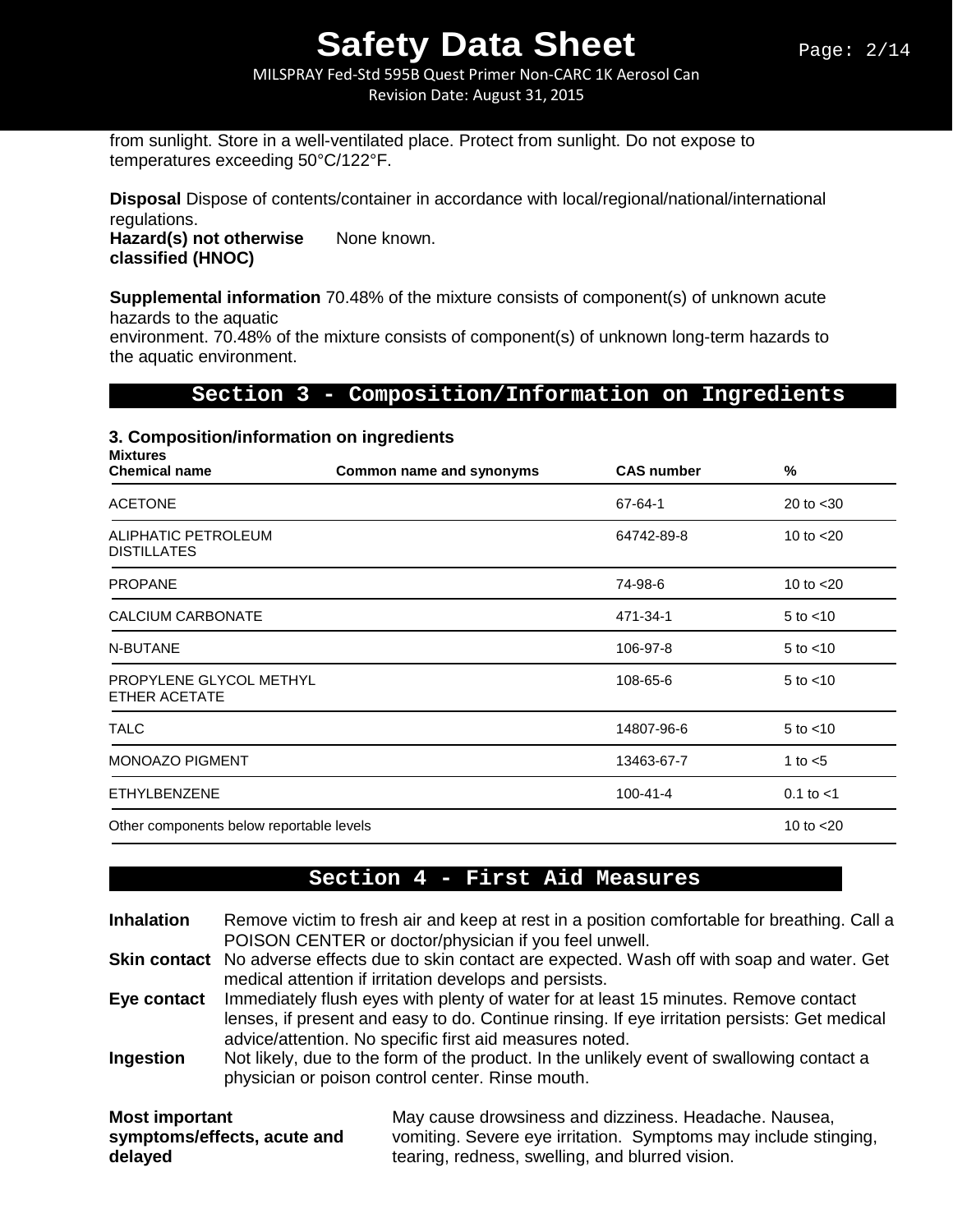MILSPRAY Fed-Std 595B Quest Primer Non-CARC 1K Aerosol Can Revision Date: August 31, 2015

# **treatment needed**

**Indication of immediate** Provide general supportive measures and treat symptomatically.<br> **Indical attention and special** Keep victim under observation. Symptoms may be delayed Keep victim under observation. Symptoms may be delayed

**General information** IF exposed or concerned: Get medical advice/attention. If you feel unwell, seek medical advice (show the label where possible). Ensure that medical personnel are aware of the material(s) involved, and take precautions to protect themselves. Show this safety data sheet to the doctor in attendance.

### **Section 5 - Fire Fighting Measures**

| Suitable extinguishing media                                 | Alcohol resistant foam. Water fog. Dry chemical powder. Carbon<br>dioxide (CO2).                                                                                           |
|--------------------------------------------------------------|----------------------------------------------------------------------------------------------------------------------------------------------------------------------------|
| <b>Unsuitable extinguishing</b><br>Media                     | Do not use water jet as an extinguisher, as this will spread the fire.                                                                                                     |
| Specific hazards arising from<br>The chemical                | Contents under pressure. Pressurized container may explode<br>when exposed to heat or flame. During fire, gases hazardous to<br>health may be formed.                      |
| Special protective equipment<br>precautions for firefighters | Firefighters must use standard protective equipment including and<br>flame retardant coat, helmet with face shield, gloves, rubber<br>boots, and in enclosed spaces, SCBA. |

### **Section 6 - Accidental Release Measures**

| <b>Personal precautions,</b><br>protective equipment and<br>emergency procedures | Keep unnecessary personnel away. Keep people away from and upwind<br>of spill/leak. Keep out of low areas. Many gases are heavier than air and<br>will spread along ground and collect in low or confined areas (sewers,<br>basements, tanks). Wear appropriate protective equipment and clothing<br>during clean-up. Avoid breathing mist or vapor. Emergency personnel<br>need self-contained breathing equipment. Do not touch damaged<br>containers or spilled material unless wearing appropriate protective<br>clothing. Ventilate closed spaces before entering them. Local authorities<br>should be advised if significant spillages cannot be contained. For<br>personal protection, see section 8 of the SDS.                                                                                         |
|----------------------------------------------------------------------------------|-----------------------------------------------------------------------------------------------------------------------------------------------------------------------------------------------------------------------------------------------------------------------------------------------------------------------------------------------------------------------------------------------------------------------------------------------------------------------------------------------------------------------------------------------------------------------------------------------------------------------------------------------------------------------------------------------------------------------------------------------------------------------------------------------------------------|
| <b>Methods and materials</b><br>For containment and<br>cleaning up               | Refer to attached safety data sheets and/or instructions for use.<br>Eliminate all ignition sources (no smoking, flares, sparks, or<br>flames in immediate area). Keep combustibles (wood, paper, oil, etc.)<br>away from spilled material. Stop leak if you can do so without risk. Move<br>the cylinder to a safe and open area if the leak is irreparable. Isolate area<br>until gas has dispersed. Cover with plastic sheet to prevent spreading.<br>Absorb in vermiculite, dry sand or earth and place into containers.<br>Prevent product from entering drains. Following product recovery, flush<br>area with water. Small Spills: Wipe up with absorbent material (e.g. cloth,<br>fleece). Clean surface thoroughly to remove residual contamination. For<br>waste disposal, see section 13 of the SDS. |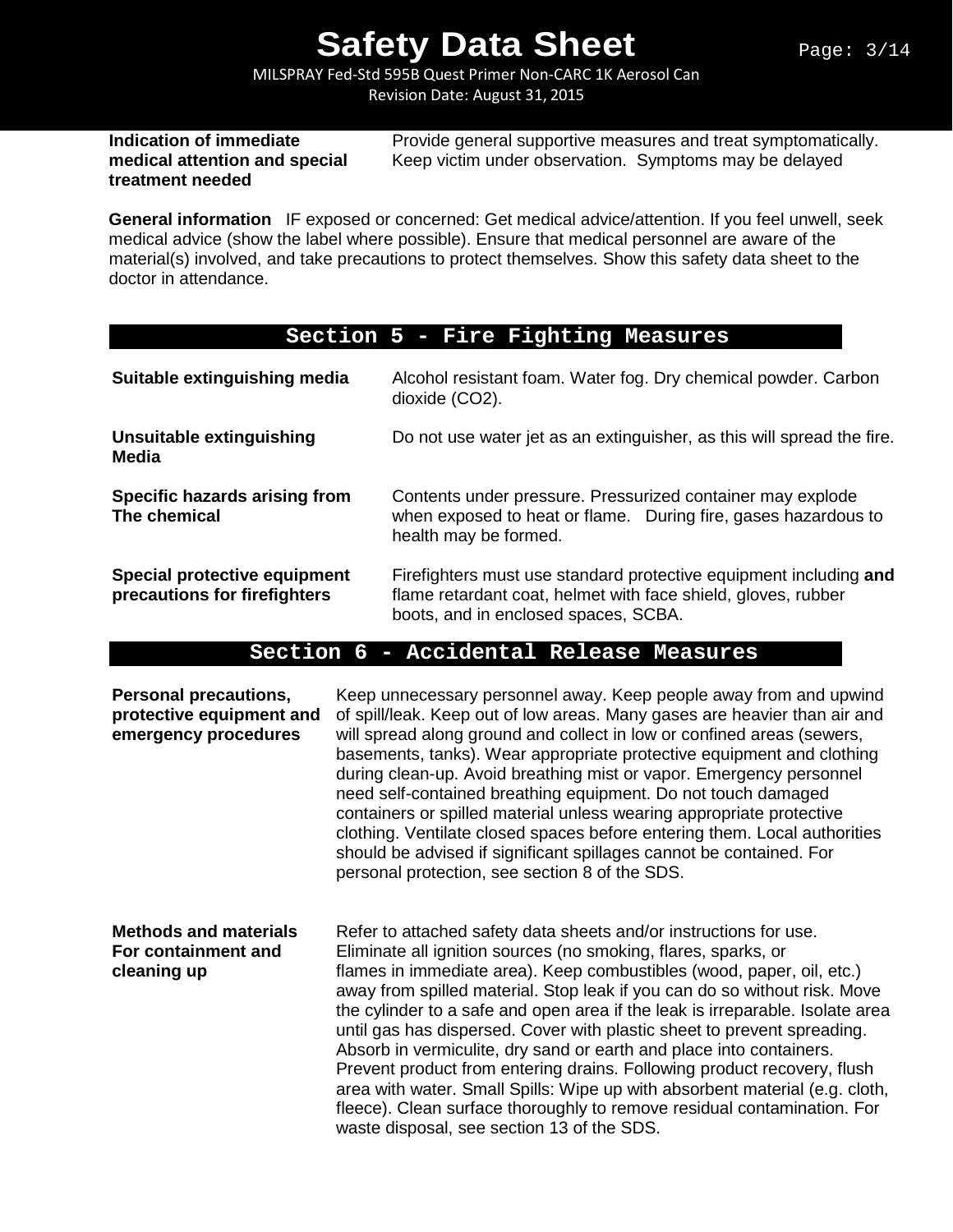MILSPRAY Fed-Std 595B Quest Primer Non-CARC 1K Aerosol Can Revision Date: August 31, 2015

**Environmental Avoid release to the environment. Prevent further leakage or spillage if precautions** safe to do so. Avoid discharge into drains, water courses or onto the safe to do so. Avoid discharge into drains, water courses or onto the ground. Inform appropriate managerial or supervisory personnel of all environmental releases

### **Section 7 - Handling and Storage**

#### **Precautions for safe handling**

Obtain special instructions before use. Do not handle until all safety precautions have been read and understood. Pressurized container: Do not pierce or burn, even after use. Do not use if spray button is missing or defective. Do not spray on a naked flame or any other incandescent material. Do not smoke while using or until sprayed surface is thoroughly dry. Do not cut, weld, solder, drill, grind, or expose containers to heat, flame, sparks, or other sources of ignition. All equipment used when handling the product must be grounded. Do not re-use empty containers. Avoid breathing mist or vapor. Avoid contact with eyes. Avoid prolonged exposure. Pregnant or breastfeeding women must not handle this product. Should be handled in closed systems, if possible. Use only in well-ventilated areas. Wear appropriate personal protective equipment. Avoid release to the environment. Observe good industrial hygiene practices.

### **Conditions for safe storage,**

**including any incompatibilities** Level 2 Aerosol.

Store locked up. Pressurized container. Protect from sunlight and do not expose to temperatures exceeding 50°C/122 °F. Do not puncture, incinerate or crush. Do not handle or store near an open flame, heat or other sources of ignition. This material can accumulate static charge which may cause spark and become an ignition source. Secure cylinders in an upright position at all times, close all valves when not in use. Store in a well-ventilated place. Store away from incompatible materials (see Section 10 of the SDS).

### **Section 8 - Exposure Controls/Personal Protection**

**Occupational exposure limits US. OSHA Table Z-1 Limits for Air Contaminants (29 CFR 1910.1000)**

| <b>Components</b><br>ACETONE (CAS 67-64-1)                        | <b>Type</b><br><b>PEL</b> | Value<br>2400 mg/m3<br>1000 ppm           | <b>Form</b>                         |
|-------------------------------------------------------------------|---------------------------|-------------------------------------------|-------------------------------------|
| CALCIUM CARBONATE<br>(CAS 471-34-1)                               | <b>PEL</b>                | $5 \text{ mg/m}$ 3<br>$15 \text{ mg/m}$ 3 | Respirable fraction.<br>Total dust. |
| <b>ETHYLBENZENE (CAS</b><br>100-41-4)                             | <b>PEL</b>                | 435 mg/m3<br>$100$ ppm                    |                                     |
| US. OSHA Table Z-1 Limits for Air Contaminants (29 CFR 1910.1000) |                           |                                           |                                     |
| <b>Components</b>                                                 | <b>Type</b>               | Value                                     | <b>Form</b>                         |
| <b>MONOAZO PIGMENT</b><br>(CAS 13463-67-7)                        | <b>PEL</b>                | $15 \text{ mg/m}$                         | Total dust.                         |
| PROPANE (CAS 74-98-6)                                             | <b>PEL</b>                | 1800 mg/m3<br>1000 ppm                    |                                     |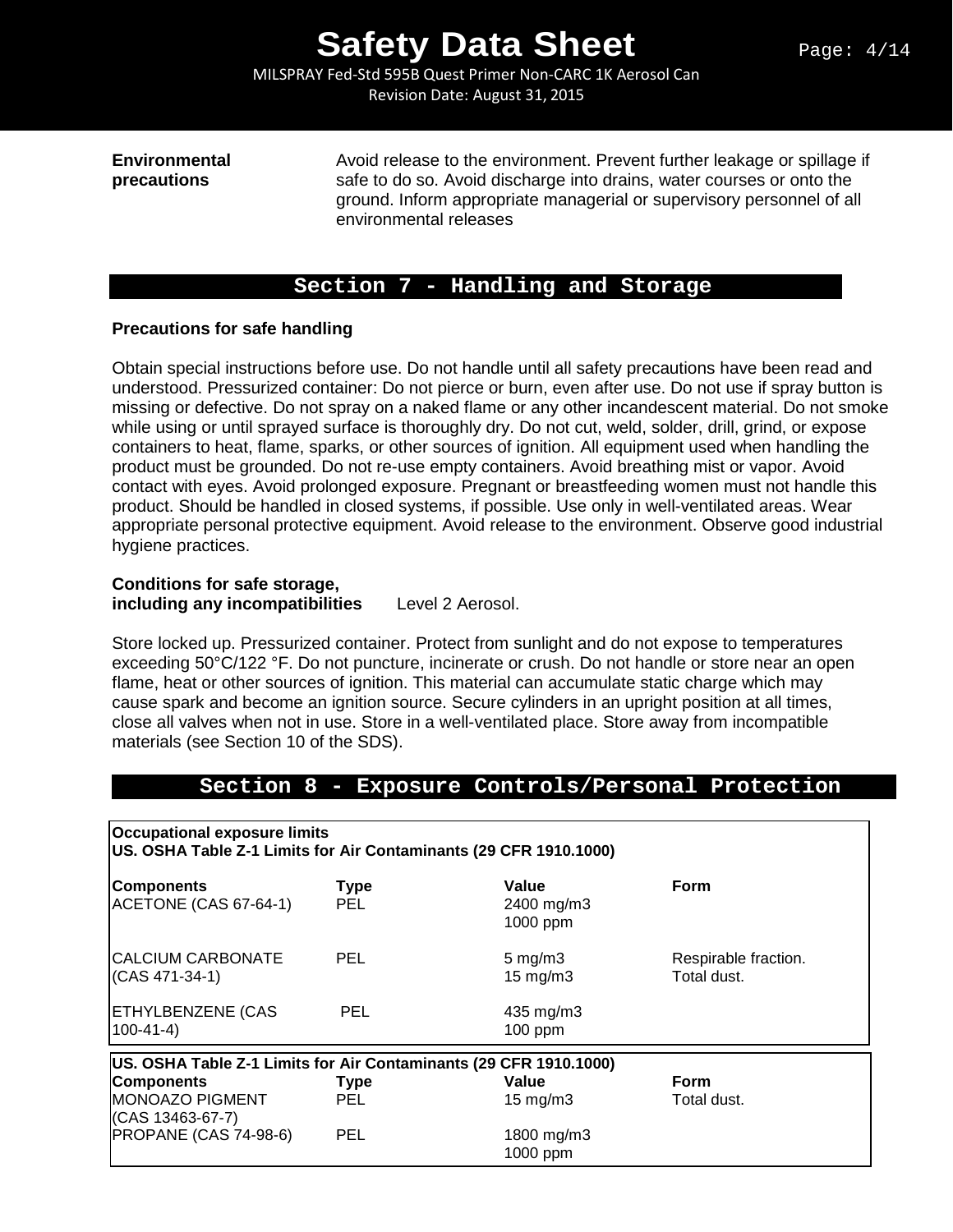MILSPRAY Fed-Std 595B Quest Primer Non-CARC 1K Aerosol Can Revision Date: August 31, 2015

|                                            | US. OSHA Table Z-3 (29 CFR 1910.1000) |                                                                    |                                                          |  |  |  |
|--------------------------------------------|---------------------------------------|--------------------------------------------------------------------|----------------------------------------------------------|--|--|--|
| <b>Components</b><br>TALC (CAS 14807-96-6) | <b>Type</b><br><b>TWA</b>             | Value<br>$0.3$ mg/m $3$<br>$0.1$ mg/m $3$<br>20 mppcf<br>2.4 mppcf | <b>Form</b><br>Total dust.<br>Respirable.<br>Respirable. |  |  |  |
| US. ACGIH Threshold Limit Values           |                                       |                                                                    |                                                          |  |  |  |
| <b>Components</b><br>ACETONE (CAS 67-64-1) | <b>Type</b><br>STEL<br>TWA            | Value<br>750 ppm<br>500 ppm                                        | <b>Form</b>                                              |  |  |  |
| <b>ETHYLBENZENE (CAS</b><br>$(100-41-4)$   | TWA                                   | 20 ppm                                                             |                                                          |  |  |  |
| <b>MONOAZO PIGMENT</b><br>(CAS 13463-67-7) | TWA                                   | $10$ mg/m $3$                                                      |                                                          |  |  |  |
| N-BUTANE (CAS 106-97-8)                    | <b>STEL</b>                           | 1000 ppm                                                           |                                                          |  |  |  |
| TALC (CAS 14807-96-6)                      | TWA                                   | $2$ mg/m $3$                                                       | Respirable fraction.                                     |  |  |  |

| US. NIOSH: Pocket Guide to Chemical Hazards<br><b>Components</b><br>ACETONE (CAS 67-64-1) | <b>Type</b><br>TWA | Value<br>590 mg/m3<br>250 ppm                  | <b>Form</b>          |
|-------------------------------------------------------------------------------------------|--------------------|------------------------------------------------|----------------------|
| <b>CALCIUM CARBONATE</b><br>(CAS 471-34-1)                                                | TWA                | $5 \text{ mg/m}$ 3<br>$10$ mg/m $3$            | Respirable.<br>Total |
| <b>ETHYLBENZENE (CAS</b><br>$100-41-4$                                                    | <b>STEL</b><br>TWA | 545 mg/m3<br>$125$ ppm<br>435 mg/m3<br>100 ppm |                      |
| N-BUTANE (CAS 106-97-8)<br>800 ppm                                                        | TWA                | 1900 mg/m3                                     |                      |
| <b>PROPANE (CAS 74-98-6)</b><br>1000 ppm                                                  | TWA                | 1800 mg/m3                                     |                      |
| TALC (CAS 14807-96-6)                                                                     | TWA                | $2 \text{ mg/m}$                               | Respirable.          |

| US. Workplace Environmental Exposure Level (WEEL) Guides          |      |        |  |
|-------------------------------------------------------------------|------|--------|--|
| <b>Components</b>                                                 | Type | Value  |  |
| <b>PROPYLENE GLYCOL</b><br>METHYL ETHER ACETATE<br>(CAS 108-65-6) | TWA  | 50 ppm |  |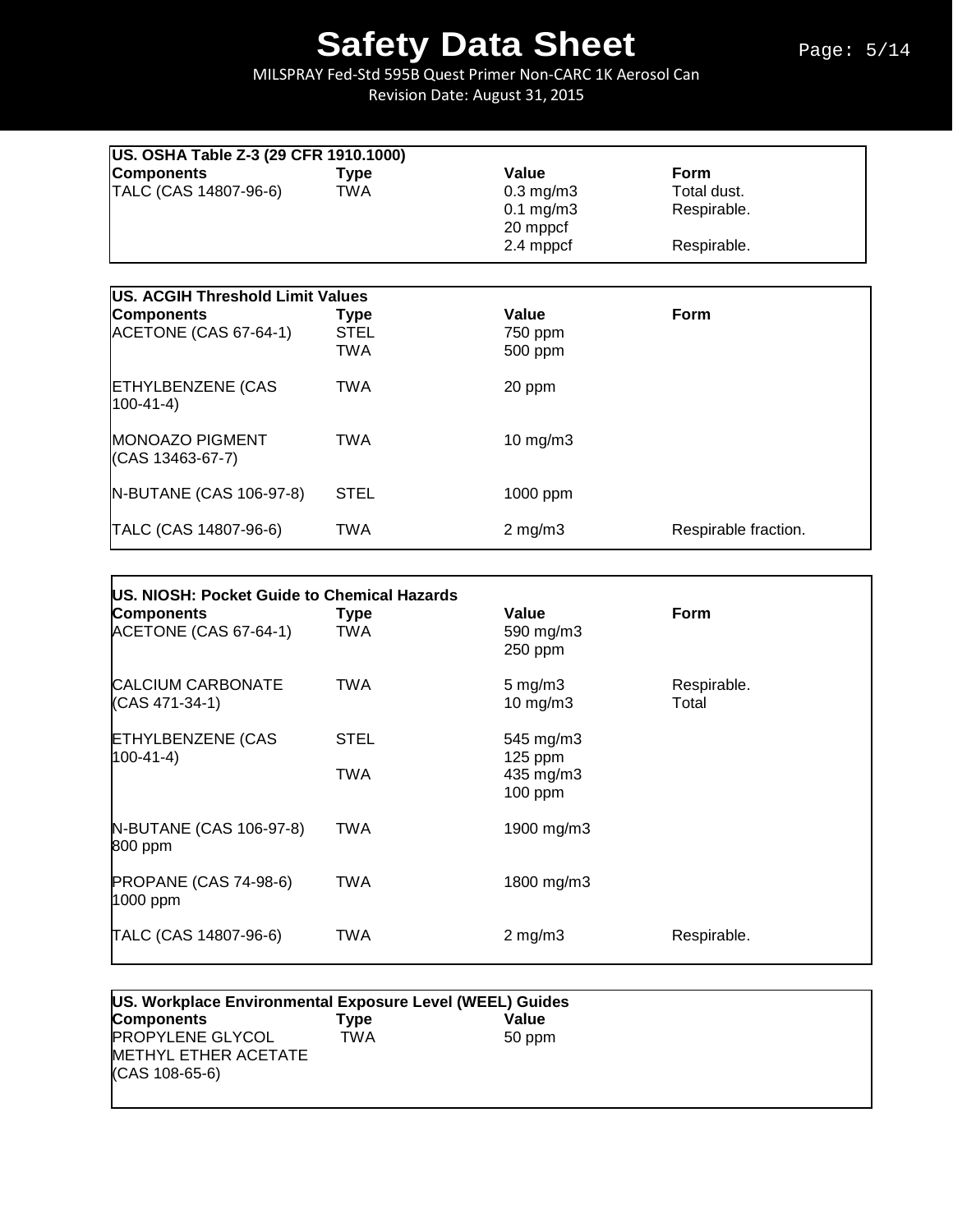MILSPRAY Fed-Std 595B Quest Primer Non-CARC 1K Aerosol Can

Revision Date: August 31, 2015

| <b>Biological limit values</b><br><b>ACGIH Biological Exposure Indices</b> |                   |                                                  |                     |                      |  |  |
|----------------------------------------------------------------------------|-------------------|--------------------------------------------------|---------------------|----------------------|--|--|
| <b>Components</b>                                                          | Value             | <b>Determinant</b>                               | <b>Specimen</b>     | <b>Sampling Time</b> |  |  |
| ACETONE (CAS 67-64-1)                                                      | $50 \text{ mg/l}$ | Acetone                                          | Urine               |                      |  |  |
| <b>ETHYLBENZENE (CAS</b>                                                   | $0.15$ g/g        |                                                  |                     |                      |  |  |
| $100 - 41 - 4$                                                             |                   | Sum of mandelic acid<br>And phenylglyoxylic acid | Creatinine in urine | $\star$              |  |  |
| <sup>*</sup> - For sampling details, please see the source document.       |                   |                                                  |                     |                      |  |  |

\* - For sampling details, please see the source document.

**Exposure guidelines US - California OELs: Skin designation** PROPYLENE GLYCOL METHYL ETHER ACETATE Can be absorbed through the skin. (CAS 108-65-6)

### **Individual protection measures, such as personal protective equipment**

| <b>Eye/face protection</b>                                       | Wear safety glasses with side shields (or goggles).                                                                                                                                                                                                     |  |
|------------------------------------------------------------------|---------------------------------------------------------------------------------------------------------------------------------------------------------------------------------------------------------------------------------------------------------|--|
| <b>Skin protection</b><br><b>Hand protection</b><br><b>Other</b> | For prolonged or repeated skin contact use suitable protective gloves.<br>Wear suitable protective clothing.                                                                                                                                            |  |
| <b>Respiratory protection</b>                                    | If permissible levels are exceeded use NIOSH mechanical filter / organic<br>vapor cartridge or an air-supplied respirator.                                                                                                                              |  |
| <b>Thermal hazards</b>                                           | Wear appropriate thermal protective clothing, when necessary.                                                                                                                                                                                           |  |
| <b>General hygiene</b><br><b>Considerations</b>                  | When using do not smoke. Always observe good personal hygiene<br>measures, such as washing after handling the material and before eating,<br>drinking, and/or smoking. Routinely wash work clothing and protective<br>equipment to remove contaminants. |  |

# **Section 9 - Physical and Chemical Properties**

| Appearance                                 |                                  |
|--------------------------------------------|----------------------------------|
| <b>Physical state</b>                      | Liquid.                          |
| <b>Form</b>                                | Aerosol. Liquefied gas.          |
| Color                                      | Not available.                   |
| Odor                                       | Not available.                   |
| <b>Odor threshold</b>                      | Not available.                   |
| pH                                         | Not available.                   |
| <b>Melting point/freezing point</b>        | -305.68 °F (-187.6 °C) estimated |
| Initial boiling point and boiling<br>range | -43.78 °F (-42.1 °C) estimated   |
| <b>Flash point</b>                         | -156.0 °F (-104.4 °C) estimated  |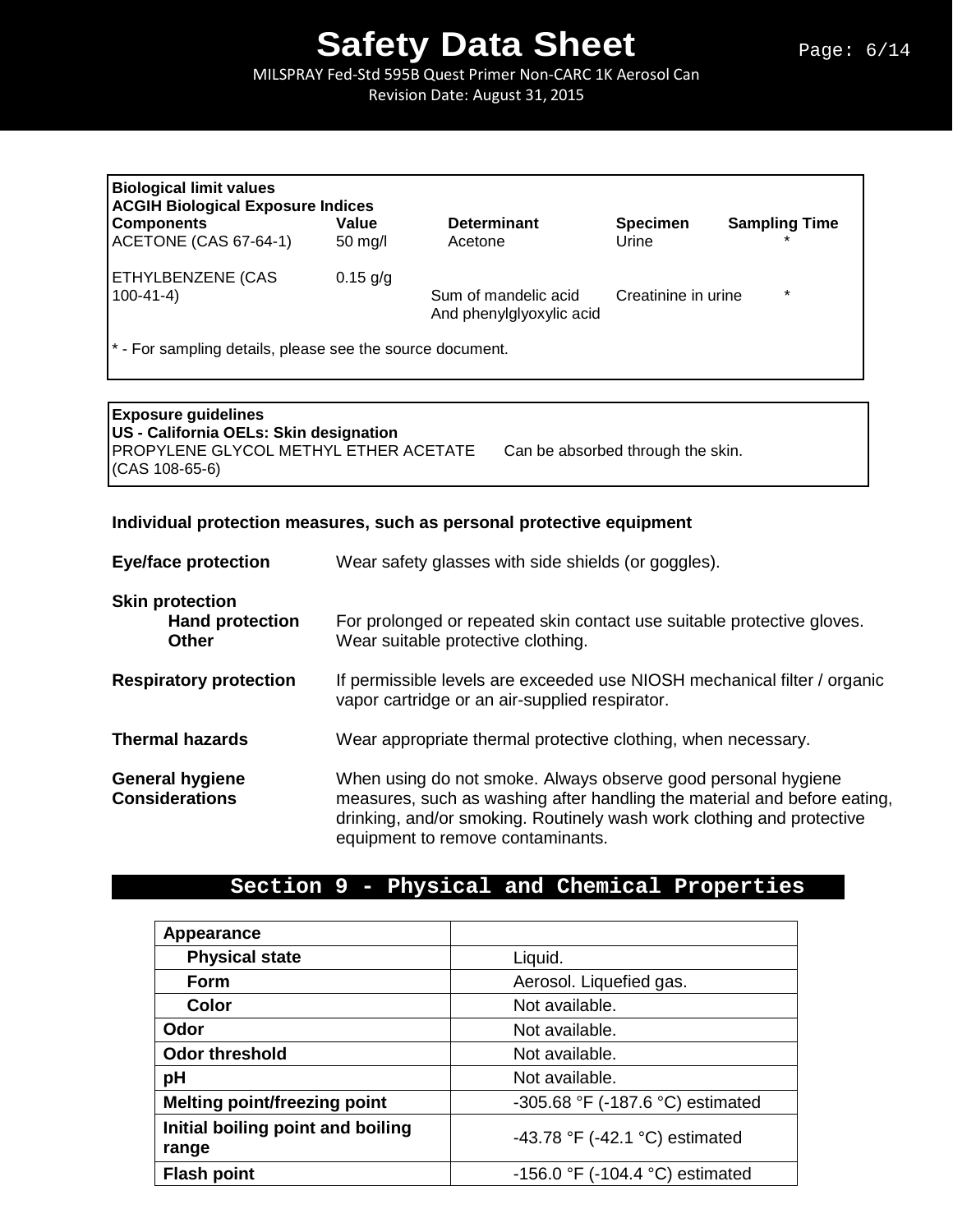MILSPRAY Fed-Std 595B Quest Primer Non-CARC 1K Aerosol Can Revision Date: August 31, 2015

| <b>Evaporation rate</b>                                | Not available.               |
|--------------------------------------------------------|------------------------------|
| <b>Flammability (solid, gas)</b>                       | Not applicable.              |
| <b>Upper/lower flammability or</b><br>explosive limits |                              |
| Flammability limit - lower (%)                         | 1.9 % estimated              |
| Flammability limit - upper (%)                         | 12.8 % estimated             |
| Explosive limit - lower (%)                            | Not available.               |
| Explosive limit - upper (%)                            | Not available.               |
| Vapor pressure                                         | 2473.76 hPa estimated        |
| <b>Vapor density</b>                                   | Not available.               |
| <b>Relative density</b>                                | Not available.               |
| Solubility(ies)                                        |                              |
| <b>Solubility (water)</b>                              | Not available.               |
| <b>Partition coefficient</b><br>(n-octanol/water)      | Not available.               |
| <b>Auto-ignition temperature</b>                       | 550 °F (287.78 °C) estimated |
| <b>Decomposition temperature</b>                       | Not available.               |
| <b>Viscosity</b>                                       | Not available.               |
| <b>Other information</b>                               |                              |
| <b>Density</b>                                         | 6.77 lbs/gal                 |
| <b>Flammability class</b>                              | Flammable IA estimated       |
| <b>Heat of combustion (NFPA</b><br>30B)                | 26.89 kJ/g estimated         |
| <b>Percent volatile</b>                                | 75.38                        |
| <b>Specific gravity</b>                                | 0.81                         |
| <b>VOC</b>                                             | 4.4720951 lbs/gal Regulatory |
|                                                        | 3.1385168 lbs/gal Material   |
|                                                        | 535.875177 g/l Regulatory    |
|                                                        | 376.077254 g/l Material      |

## **Section 10 - Stability and Reactivity**

**Reactivity** The product is stable and non-reactive under normal conditions of use, storage and transport.

**Chemical stability** Material is stable under normal conditions.

**Possibility of hazardous Reactions** Hazardous polymerization does not occur.

**Conditions to avoid** Heat. Avoid temperatures exceeding the flash point. Contact with incompatible materials.

**Incompatible materials** Acids. Strong oxidizing agents. Nitrates. Fluorine. Chlorine.

**Hazardous decomposition Products** No hazardous decomposition products are known.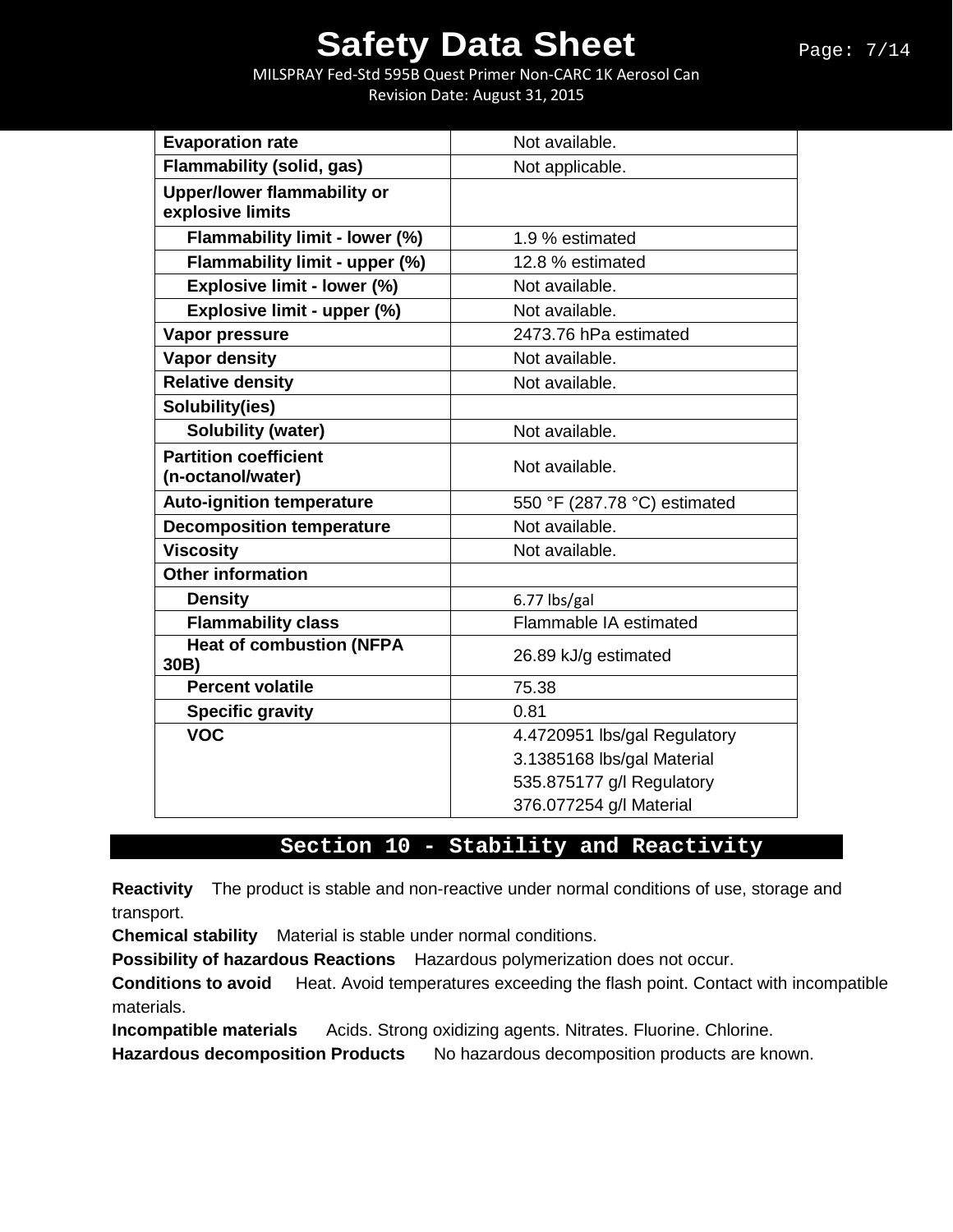MILSPRAY Fed-Std 595B Quest Primer Non-CARC 1K Aerosol Can Revision Date: August 31, 2015

## **Section 11 - Toxicological Information**

#### **Information on likely routes of exposure**

| Inhalation: | May cause drowsiness and dizziness. Headache. Nausea, vomiting. Prolonged<br>inhalation may be harmful.                                                                   |
|-------------|---------------------------------------------------------------------------------------------------------------------------------------------------------------------------|
| Ingestion:  | <b>Skin contact:</b> No adverse effects due to skin contact are expected.<br><b>Eye contact:</b> Causes serious eye irritation.<br>Expected to be a low ingestion hazard. |

**Symptoms related to the** Headache. May cause drowsiness and dizziness. Nausea, vomiting.<br> **physical, chemical and** Severe eye irritation. Symptoms may include stinging, tearing, rednes **physical, chemical and** Severe eye irritation. Symptoms may include stinging, tearing, redness, swelling, and blurred vision. **characteristics** 

#### **Information on toxicological effects**

**Acute toxicity** Narcotic effects.

| <b>Components</b>                | <b>Species</b> | <b>Test Results</b> |
|----------------------------------|----------------|---------------------|
| ACETONE (CAS 67-64-1)            |                |                     |
| <u>Acute</u>                     |                |                     |
| <b>Dermal</b>                    |                |                     |
| LD50                             | Rabbit         | > 15800 mg/kg       |
| <b>Inhalation</b>                |                |                     |
| <b>LC50</b>                      | Rat            | 76 mg/l, 4 Hours    |
| Oral                             |                |                     |
| LD50                             | Mouse          | 3000 mg/kg          |
|                                  | Rat            | 5800 mg/kg          |
| CALCIUM CARBONATE (CAS 471-34-1) |                |                     |
| <b>Acute</b>                     |                |                     |
| Oral                             |                |                     |
| LD50                             | Mouse          | 6450 mg/kg          |
|                                  | Rat            | 6450 mg/kg          |
| ETHYLBENZENE (CAS 100-41-4)      |                |                     |
| <b>Acute</b>                     |                |                     |
| <b>Dermal</b>                    |                |                     |
| LD50                             | Rabbit         | 17800 mg/kg         |
| Oral                             |                |                     |
| LD50                             | Rat            | 3500 mg/kg          |
| N-BUTANE (CAS 106-97-8)          |                |                     |
| <b>Acute</b>                     |                |                     |
| <b>Inhalation</b>                |                |                     |
| <b>LC50</b>                      | Mouse          | 680 mg/l, 2 Hours   |
|                                  | Rat            | 658 mg/l, 4 Hours   |
|                                  |                |                     |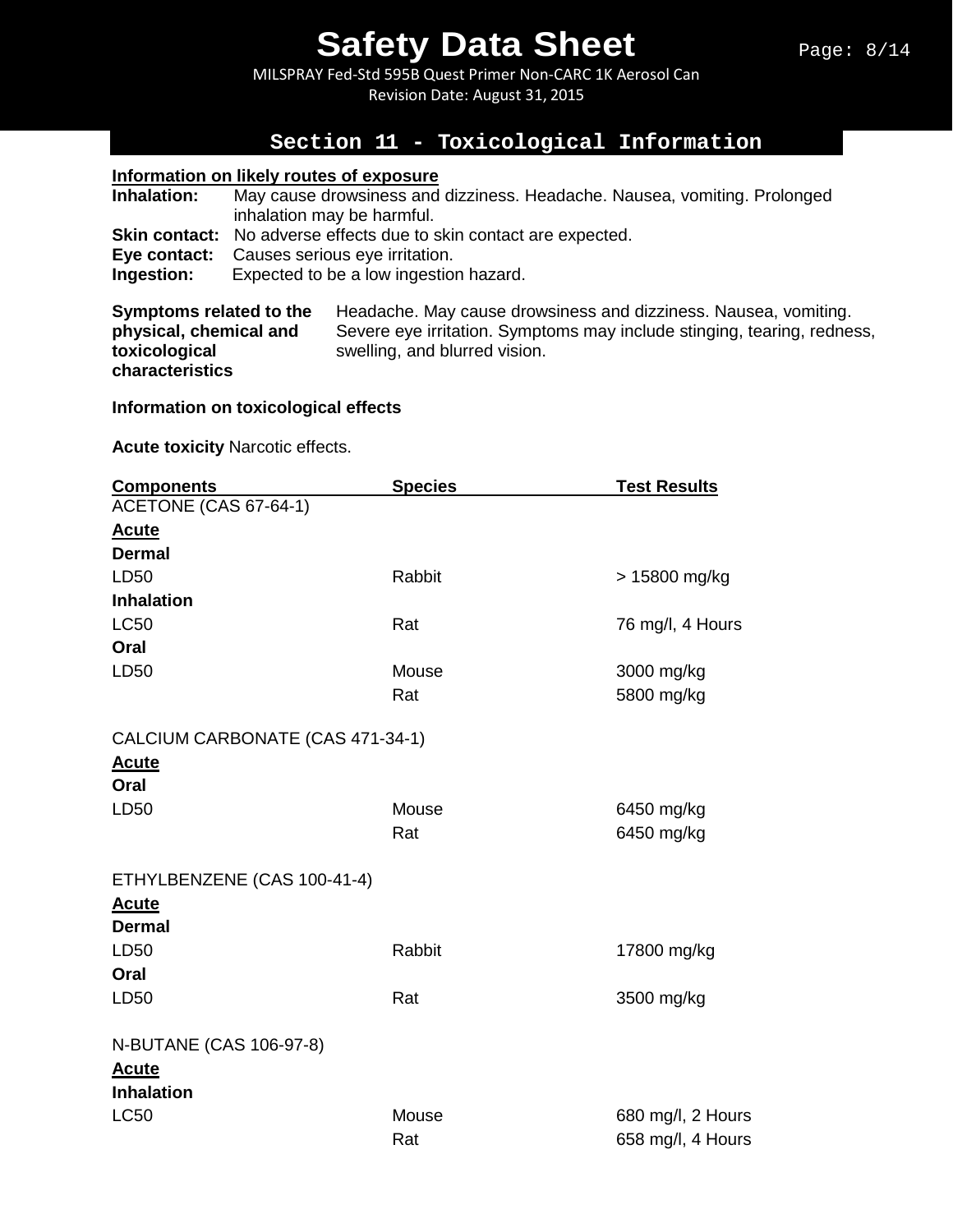#### Page: 9/14

# **Safety Data Sheet**

MILSPRAY Fed-Std 595B Quest Primer Non-CARC 1K Aerosol Can Revision Date: August 31, 2015

| <b>Components</b>                                                            | <b>Species</b>                                                       | <b>Test Results</b>         |  |
|------------------------------------------------------------------------------|----------------------------------------------------------------------|-----------------------------|--|
| <b>PROPANE (CAS 74-98-6)</b>                                                 |                                                                      |                             |  |
| <u>Acute</u>                                                                 |                                                                      |                             |  |
| <b>Inhalation</b>                                                            |                                                                      |                             |  |
| <b>LC50</b>                                                                  | Rat                                                                  | > 1442.847 mg/l, 15 Minutes |  |
| * Estimates for product may be based on additional component data not shown. |                                                                      |                             |  |
| <b>Skin corrosion/irritation</b>                                             | Prolonged skin contact may cause temporary irritation.               |                             |  |
| Serious eye damage/eye                                                       | Causes serious eye irritation.                                       |                             |  |
| <b>irritation</b>                                                            |                                                                      |                             |  |
| <b>Respiratory or skin sensitization</b>                                     |                                                                      |                             |  |
| <b>Respiratory sensitization</b>                                             | Not a respiratory sensitizer.                                        |                             |  |
| <b>Skin sensitization</b>                                                    | This product is not expected to cause skin sensitization.            |                             |  |
| <b>Germ cell mutagenicity</b>                                                | No data available to indicate product or any components present      |                             |  |
|                                                                              | at greater than 0.1% are mutagenic or genotoxic.                     |                             |  |
| Carcinogenicity                                                              | Suspected of causing cancer.                                         |                             |  |
|                                                                              | <b>IARC Monographs. Overall Evaluation of Carcinogenicity</b>        |                             |  |
|                                                                              | ETHYLBENZENE (CAS 100-41-4) 2B Possibly carcinogenic to humans.      |                             |  |
|                                                                              | MONOAZO PIGMENT (CAS 13463-67-7) 2B Possibly carcinogenic to humans. |                             |  |
|                                                                              | OSHA Specifically Regulated Substances (29 CFR 1910.1001-1050)       |                             |  |
| Not listed.                                                                  |                                                                      |                             |  |
| <b>Reproductive toxicity</b>                                                 | Suspected of damaging fertility or the unborn child.                 |                             |  |
| Specific target organ toxicity -                                             | May cause drowsiness and dizziness.                                  |                             |  |
| single exposure                                                              |                                                                      |                             |  |
| Specific target organ toxicity -                                             | Not classified.                                                      |                             |  |
| repeated exposure                                                            |                                                                      |                             |  |
| <b>Aspiration hazard</b>                                                     | Not an aspiration hazard.                                            |                             |  |
| <b>Chronic effects</b>                                                       | Prolonged inhalation may be harmful. Prolonged exposure may          |                             |  |
|                                                                              | cause chronic effects.                                               |                             |  |
|                                                                              | Section 12 - Ecological Information                                  |                             |  |

**Ecotoxicity** Harmful to aquatic life with long lasting effects.

| <b>Components</b> |                                  | <b>Species</b>        | <b>Test Results</b>        |
|-------------------|----------------------------------|-----------------------|----------------------------|
|                   | ACETONE (CAS 67-64-1)            |                       |                            |
| <b>Aquatic</b>    |                                  |                       |                            |
| Crustacea         | EC <sub>50</sub>                 | Water flea            |                            |
|                   |                                  | (Daphnia magna)       | 21.6 - 23.9 mg/l, 48 hours |
| Fish              | LC50                             | Rainbow trout,        |                            |
|                   |                                  | donaldson trout       | 4740 - 6330 mg/l, 96 hours |
|                   |                                  | (Oncorhynchus mykiss) |                            |
|                   | CALCIUM CARBONATE (CAS 471-34-1) |                       |                            |
| <b>Aquatic</b>    |                                  |                       |                            |
| <b>Fish</b>       | <b>LC50</b>                      | Western mosquitofish  |                            |
|                   |                                  | (Gambusia affinis)    | > 56000 mg/l, 96 hours     |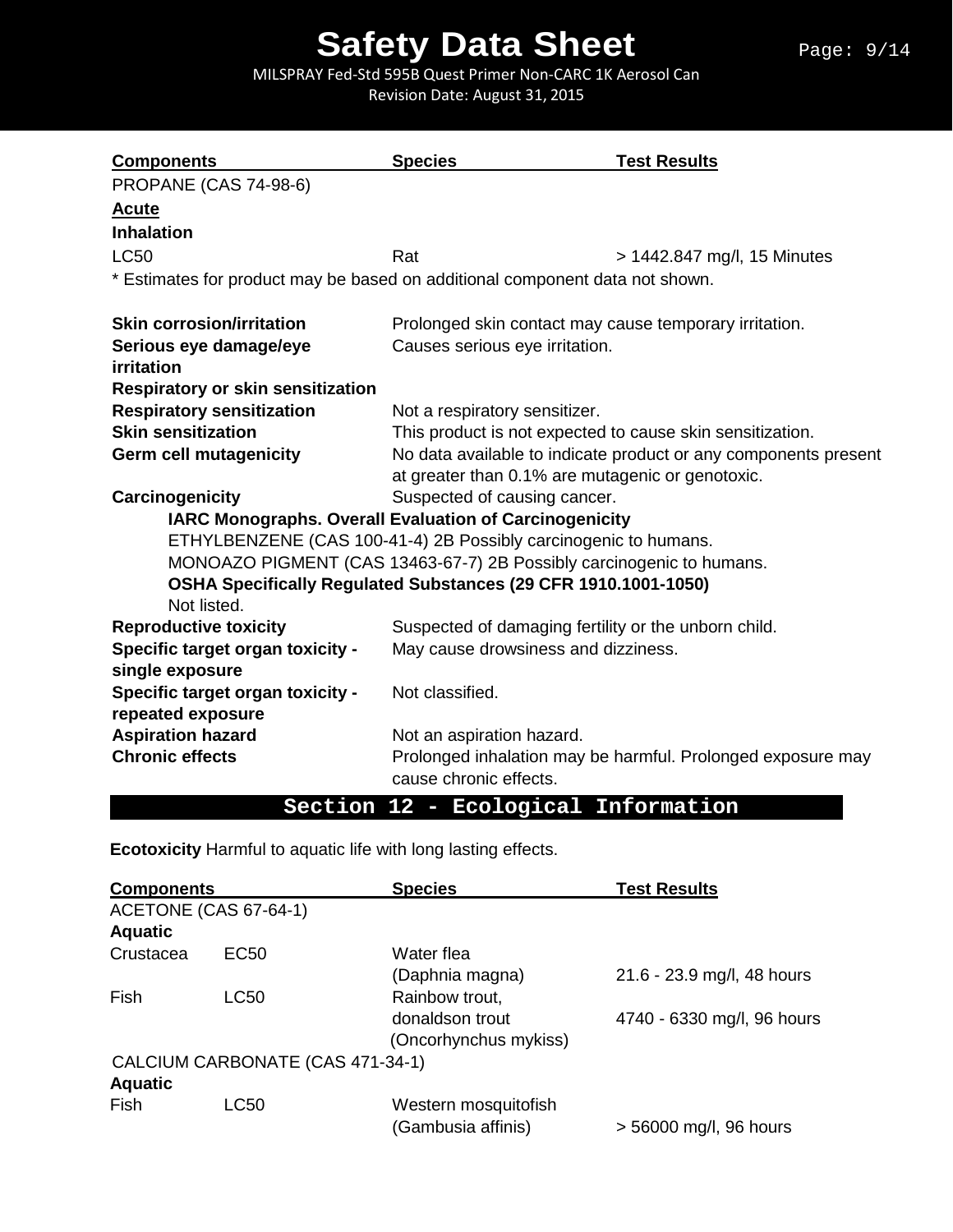#### Page: 10/14

# **Safety Data Sheet**

MILSPRAY Fed-Std 595B Quest Primer Non-CARC 1K Aerosol Can Revision Date: August 31, 2015

| <b>Components</b> |                                  | <b>Species</b>                       | <b>Test Results</b>       |
|-------------------|----------------------------------|--------------------------------------|---------------------------|
| <b>Aquatic</b>    | ETHYLBENZENE (CAS 100-41-4)      |                                      |                           |
| Crustacea         | EC <sub>50</sub>                 | Water flea<br>(Daphnia magna)        | 1.37 - 4.4 mg/l, 48 hours |
| Fish              | <b>LC50</b>                      | <b>Fathead minnow</b>                |                           |
| <b>Aquatic</b>    | MONOAZO PIGMENT (CAS 13463-67-7) | (Pimephales promelas)                | 7.5 - 11 mg/l, 96 hours   |
| Crustacea         | EC <sub>50</sub>                 | Water flea<br>(Daphnia magna)        | $> 1000$ mg/l, 48 hours   |
| Fish              | <b>LC50</b>                      | Mummichog<br>(Fundulus heteroclitus) | > 1000 mg/l, 96 hours     |

\* Estimates for product may be based on additional component data not shown.

**Persistence and degradability:** No data is available on the degradability of this product.

#### **Bioaccumulative potential:**

**Partition coefficient n-octanol / water (log Kow)**

ACETONE -0.24 ETHYLBENZENE 3.15 N-BUTANE 2.89 PROPANE 2.36

**Mobility in soil** No data available.

**Other adverse effects** No other adverse environmental effects (e.g. ozone depletion, photochemical ozone creation potential, endocrine disruption, global warming potential) are expected from this component.

### **Section 13 - Disposal Considerations**

**Disposal instructions** Collect and reclaim or dispose in sealed containers at licensed waste disposal site. Contents under pressure. Do not puncture, incinerate or crush. Do not allow this material to drain into sewers/water supplies. Do not contaminate ponds, waterways or ditches with chemical or used container. Dispose of contents/container in accordance with local/regional/national/international regulations.

**Local disposal regulations** Dispose in accordance with all applicable regulations.

**Hazardous waste code** The waste code should be assigned in discussion between the user, the producer and the waste disposal company.

### **Waste from residues / unused products**

Dispose of in accordance with local regulations. Empty containers or liners may retain some product residues. This material and its container must be disposed of in a safe manner (see: Disposal instructions).

**Contaminated packaging** Since emptied containers may retain product residue, follow label warnings even after container is emptied. Empty containers should be taken to an approved waste handling site for recycling or disposal. Do not re-use empty containers.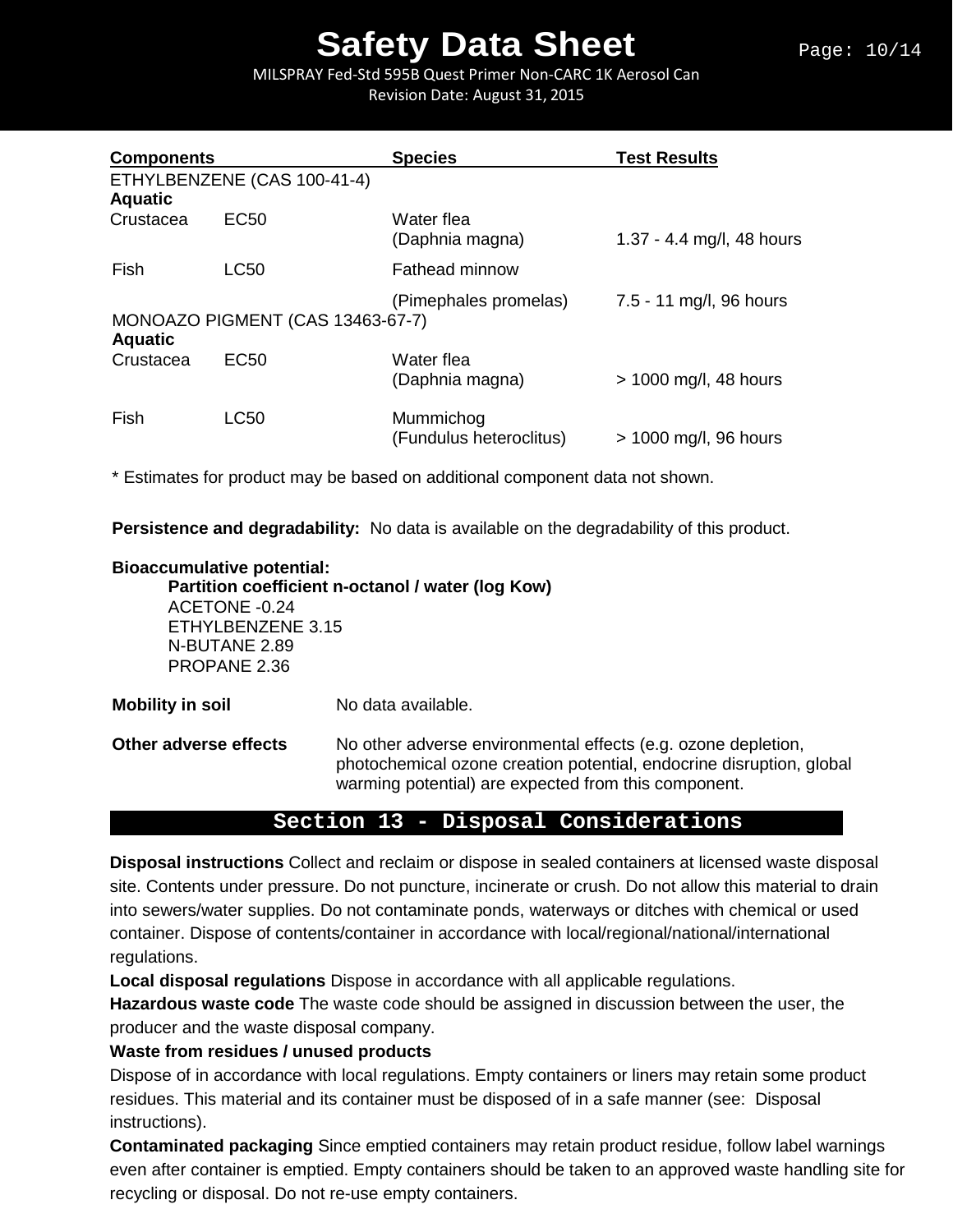MILSPRAY Fed-Std 595B Quest Primer Non-CARC 1K Aerosol Can Revision Date: August 31, 2015

### **Section 14 - Transport Information**

| <b>DOT</b>       |                                     |                                                        |
|------------------|-------------------------------------|--------------------------------------------------------|
|                  | <b>UN number</b>                    | <b>UN1950</b>                                          |
|                  | UN proper shipping name             | Aerosols, flammable, 2.1                               |
|                  | <b>Transport hazard class(es)</b>   |                                                        |
|                  | <b>Class</b>                        | Not available.                                         |
|                  | Subsidiary risk -                   |                                                        |
|                  | <b>Packing group</b>                | Not applicable.                                        |
|                  | <b>Special precautions</b>          | Read safety instructions, SDS and emergency procedures |
|                  | for user                            | before handling.                                       |
| <b>IATA</b>      |                                     |                                                        |
|                  | UN number                           | <b>UN1950</b>                                          |
|                  | UN proper shipping name             | Aerosols, flammable, 2.1                               |
|                  | <b>Transport hazard class(es)</b>   |                                                        |
|                  | <b>Class</b>                        | Not available.                                         |
|                  | Subsidiary risk -                   |                                                        |
|                  | <b>Packing group</b>                | Not applicable.                                        |
|                  | <b>Environmental hazards</b>        | No.                                                    |
|                  | <b>Special precautions</b>          | Read safety instructions, SDS and emergency procedures |
|                  | for user                            | before handling.                                       |
|                  | <b>Other information</b>            |                                                        |
|                  | Passenger and cargo                 | Forbidden.                                             |
|                  | aircraft                            |                                                        |
|                  | <b>Cargo aircraft only</b>          | Forbidden.                                             |
| <b>IMDG</b>      |                                     |                                                        |
| <b>UN number</b> |                                     | <b>UN1950</b>                                          |
|                  | UN proper shipping name             | Aerosols, flammable, 2.1                               |
|                  | <b>Transport hazard class(es)</b>   |                                                        |
|                  | <b>Class</b>                        | Not available.                                         |
|                  | Subsidiary risk -                   |                                                        |
|                  | <b>Packing group</b>                | Not applicable.                                        |
|                  | <b>Environmental hazards</b>        |                                                        |
|                  | <b>Marine pollutant</b>             | No.                                                    |
| EmS              |                                     | Not available.                                         |
|                  | <b>Special precautions for user</b> | Read safety instructions, SDS and emergency procedures |
|                  |                                     | before handling.                                       |
|                  | Transport in bulk according to      | Not established.                                       |
|                  | Annex II of MARPOL 73/78 and        |                                                        |
|                  | the IBC Code                        |                                                        |

### **Section 15 - Regulatory Information**

**US federal regulations** This product is a "Hazardous Chemical" as defined by the OSHA Hazard Communication Standard, 29 CFR 1910.1200. All components are on the U.S. EPA TSCA Inventory List.

**TSCA Section 12(b) Export Notification (40 CFR 707, Subpt. D)** Not regulated.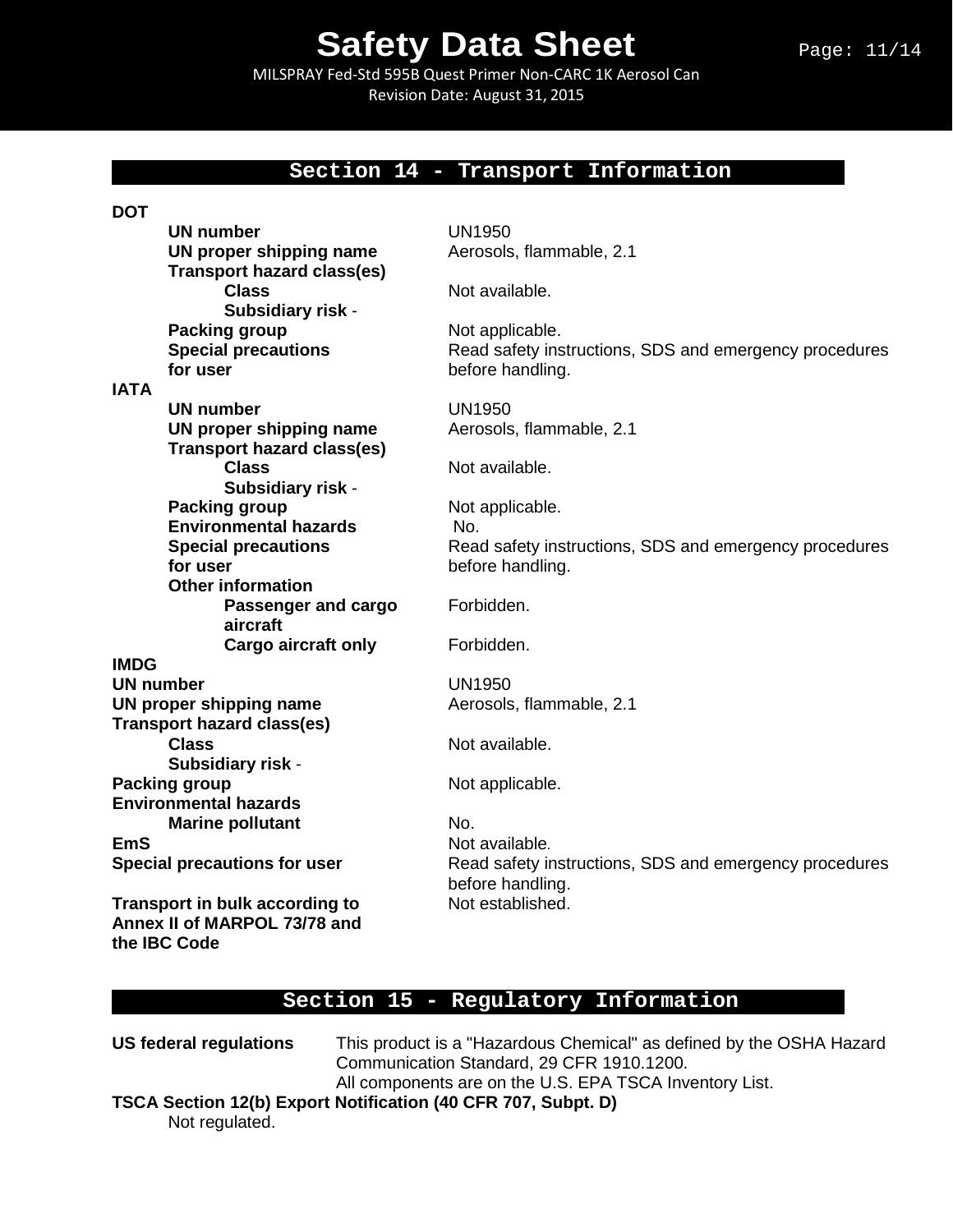| <b>CERCLA Hazardous Substance List (40 CFR 302.4)</b>                           |                        |                                                                                                |
|---------------------------------------------------------------------------------|------------------------|------------------------------------------------------------------------------------------------|
| ACETONE (CAS 67-64-1)<br>ETHYLBENZENE (CAS 100-41-4)<br>N-BUTANE (CAS 106-97-8) |                        | Listed.                                                                                        |
|                                                                                 |                        | Listed.                                                                                        |
|                                                                                 |                        | Listed.                                                                                        |
| PROPANE (CAS 74-98-6)                                                           |                        | Listed.                                                                                        |
| <b>SARA 304 Emergency release notification</b>                                  |                        |                                                                                                |
| Not regulated.                                                                  |                        |                                                                                                |
|                                                                                 |                        | OSHA Specifically Regulated Substances (29 CFR 1910.1001-1050)                                 |
| Not listed.                                                                     |                        |                                                                                                |
|                                                                                 |                        | Superfund Amendments and Reauthorization Act of 1986 (SARA)                                    |
| <b>Hazard categories</b>                                                        | Immediate Hazard - Yes |                                                                                                |
|                                                                                 | Delayed Hazard - Yes   |                                                                                                |
|                                                                                 | Fire Hazard - Yes      |                                                                                                |
|                                                                                 | Pressure Hazard - No   |                                                                                                |
|                                                                                 | Reactivity Hazard - No |                                                                                                |
| <b>SARA 302 Extremely hazardous substance</b>                                   |                        |                                                                                                |
| Not listed.                                                                     |                        |                                                                                                |
| SARA 311/312 Hazardous chemical                                                 |                        |                                                                                                |
| No                                                                              |                        |                                                                                                |
| <b>SARA 313 (TRI reporting)</b>                                                 |                        |                                                                                                |
| <b>Chemical name</b>                                                            |                        | <b>CAS number</b><br>% by wt.                                                                  |
| ETHYLBENZENE                                                                    |                        | $100 - 41 - 4$<br>$0.1$ to $< 1$                                                               |
| <b>Other federal regulations</b>                                                |                        |                                                                                                |
|                                                                                 |                        | Clean Air Act (CAA) Section 112 Hazardous Air Pollutants (HAPs) List                           |
| ETHYLBENZENE (CAS 100-41-4)                                                     |                        |                                                                                                |
|                                                                                 |                        | Clean Air Act (CAA) Section 112(r) Accidental Release Prevention (40 CFR 68.130)               |
| N-BUTANE (CAS 106-97-8)                                                         |                        |                                                                                                |
| <b>PROPANE (CAS 74-98-6)</b>                                                    |                        |                                                                                                |
| <b>Safe Drinking Water Act</b>                                                  |                        |                                                                                                |
| (SDWA)                                                                          |                        |                                                                                                |
| Not regulated.                                                                  |                        |                                                                                                |
|                                                                                 |                        | Drug Enforcement Administration (DEA). List 2, Essential Chemicals (21 CFR 1310.02(b) and      |
| 1310.04(f)(2) and                                                               |                        |                                                                                                |
| <b>Chemical Code Number</b>                                                     |                        |                                                                                                |
| ACETONE (CAS 67-64-1) 6532                                                      |                        |                                                                                                |
|                                                                                 |                        | Drug Enforcement Administration (DEA). List 1 & 2 Exempt Chemical Mixtures (21 CFR 1310.12(c)) |
| ACETONE (CAS 67-64-1) 35 %WV                                                    |                        |                                                                                                |
| <b>DEA Exempt Chemical Mixtures Code Number</b>                                 |                        |                                                                                                |
| ACETONE (CAS 67-64-1) 6532                                                      |                        |                                                                                                |
|                                                                                 |                        |                                                                                                |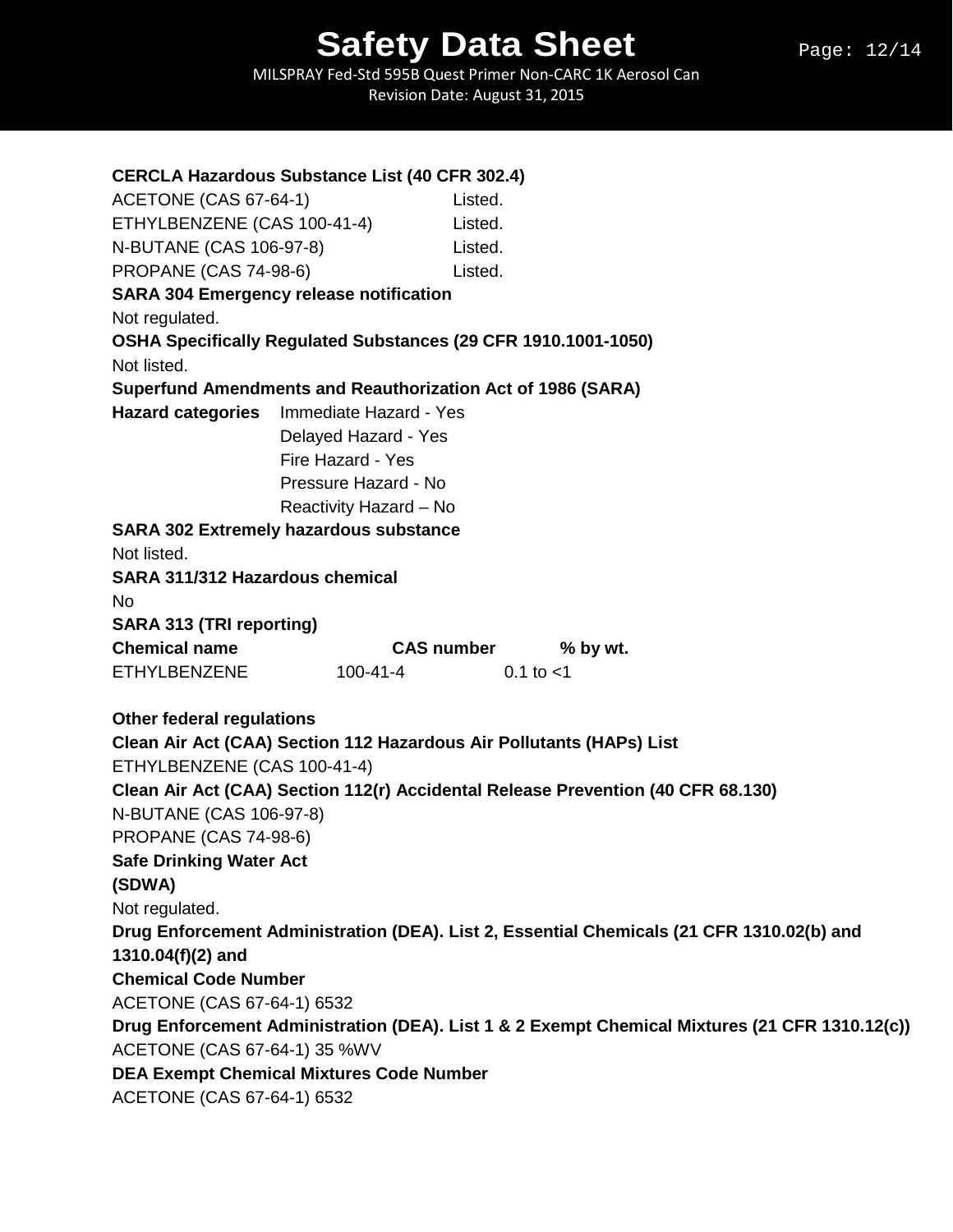MILSPRAY Fed-Std 595B Quest Primer Non-CARC 1K Aerosol Can Revision Date: August 31, 2015

**US state regulations US. California Controlled Substances. CA Department of Justice (California Health and Safety Code Section 11100)** Not listed. **US. California. Candidate Chemicals List. Safer Consumer Products Regulations (Cal. Code Regs, tit. 22, 69502.3, subd.(a))** ACETONE (CAS 67-64-1) ALIPHATIC PETROLEUM DISTILLATES (CAS 64742-89-8) ETHYLBENZENE (CAS 100-41-4) MONOAZO PIGMENT (CAS 13463-67-7) N-BUTANE (CAS 106-97-8) TALC (CAS 14807-96-6) **US. Massachusetts RTK - Substance List** ACETONE (CAS 67-64-1) CALCIUM CARBONATE (CAS 471-34-1) ETHYLBENZENE (CAS 100-41-4) MONOAZO PIGMENT (CAS 13463-67-7) N-BUTANE (CAS 106-97-8) PROPANE (CAS 74-98-6) TALC (CAS 14807-96-6) **US. New Jersey Worker and Community Right-to-Know Act** ACETONE (CAS 67-64-1) CALCIUM CARBONATE (CAS 471-34-1) ETHYLBENZENE (CAS 100-41-4) MONOAZO PIGMENT (CAS 13463-67-7) N-BUTANE (CAS 106-97-8) PROPANE (CAS 74-98-6) TALC (CAS 14807-96-6) **US. Pennsylvania Worker and Community Right-to-Know Law** ACETONE (CAS 67-64-1) CALCIUM CARBONATE (CAS 471-34-1) ETHYLBENZENE (CAS 100-41-4) MONOAZO PIGMENT (CAS 13463-67-7) N-BUTANE (CAS 106-97-8) PROPANE (CAS 74-98-6) TALC (CAS 14807-96-6) **US. Rhode Island RTK** ACETONE (CAS 67-64-1) ETHYLBENZENE (CAS 100-41-4) N-BUTANE (CAS 106-97-8) PROPANE (CAS 74-98-6)